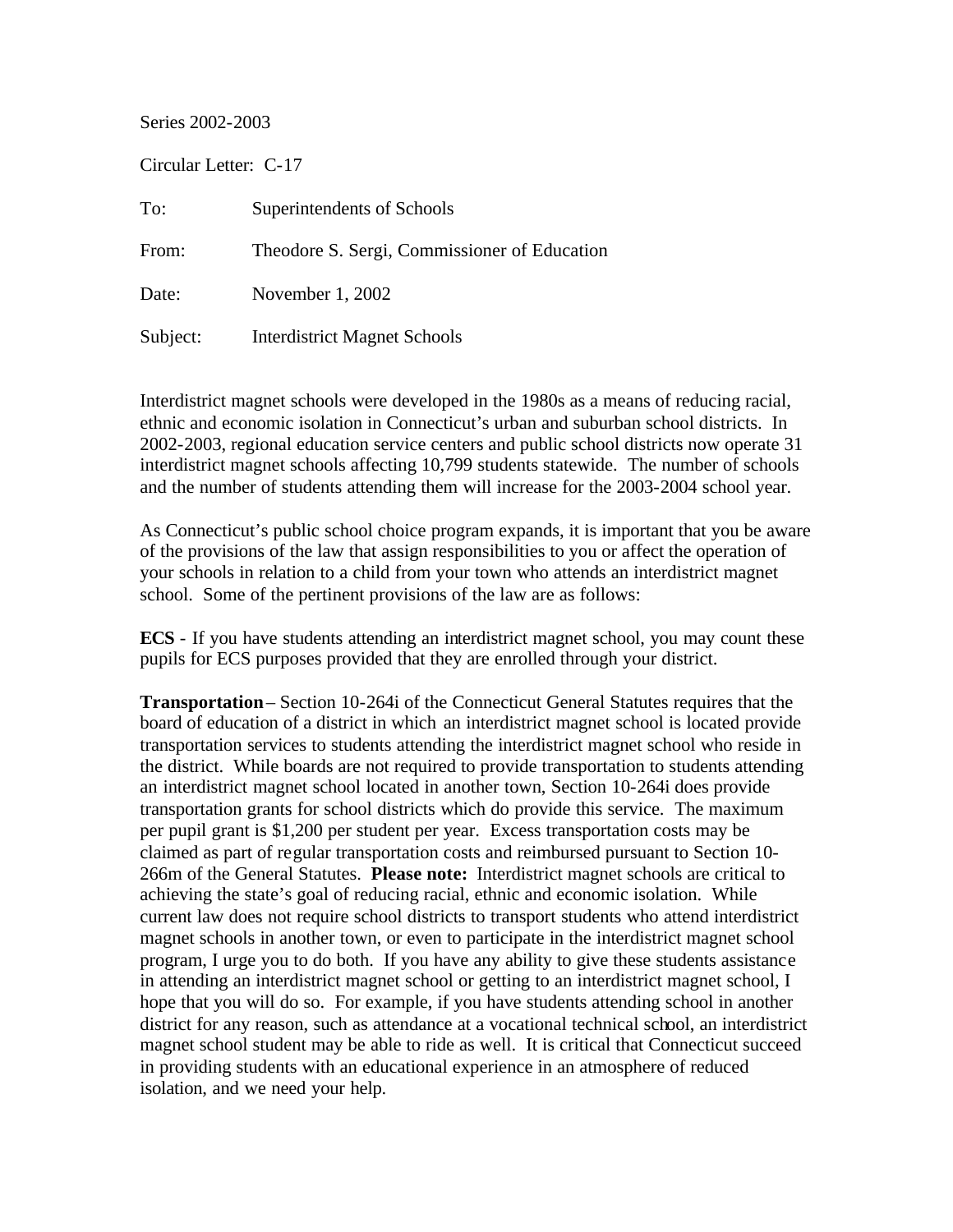**Special Education** – All students are eligible to attend interdistrict magnet schools and the expectation is that all students will be included, regardless of any disability. Every effort must be made to accommodate and program for special education students. Only in the rare event that a student could not achieve satisfactorily even with the use of supplementary aids and services in the educational environment could it be found that

placement in an interdistrict magnet school to be inappropriate.

Subsection (h) of 10-264l of the General Statutes requires the following: For students requiring special education services and attending an interdistrict magnet school, the school district in which the student resides shall: (1) hold the planning and placement team meeting and invite representatives from the interdistrict magnet school to participate in the meeting; and (2) pay the interdistrict magnet school an amount equal to the difference between the reasonable cost of educating the student and the sum of the amount received by the interdistrict magnet school for the student from all sources. Interdistrict magnet schools are responsible for ensuring that a special education student receives the services mandated by the student's individualized education program whether these services are provided by the interdistrict magnet school or by the school district in which the student resides.

**Recruitment** – Section 10-220d of the General Statutes requires that each local and regional board of education provide full access to all schools of choice for the recruitment of students attending schools under the board's jurisdiction. This means that representatives of interdistrict magnet schools and programs should be able to communicate with and make a presentation to all students and their families who are eligible to participate in interdistrict magnet schools.

**Student Enrollment –** Students attending an interdistrict magnet school are first required to be enrolled in their district of residence. They must be enrolled regardless of age, grade level (including all pre-kindergarten students) or whether or how much tuition is paid by the district to the interdistrict magnet school. Once a student is enrolled in an interdistrict magnet school he or she is not required to apply to remain in the school. The student remains enrolled for all grades covered by the school. State funding to the interdistrict magnet school is dependent upon the student being enrolled in the district of residence before enrollment in the magnet school.

Although there is no mandate that school districts participate in interdistrict magnet programs, I urge you to do so. The reduction of racial, ethnic and economic isolation is defined as an educational interest of the state in Section 10-4b of the General Statutes. Districts are required by law to report annually on their efforts to reduce student isolation. Participation in an interdistrict magnet school is an indication of your commitment to this important educational goal and I urge you to give your students the opportunity to experience an educational setting that allows them to interact with students and teachers from other backgrounds.